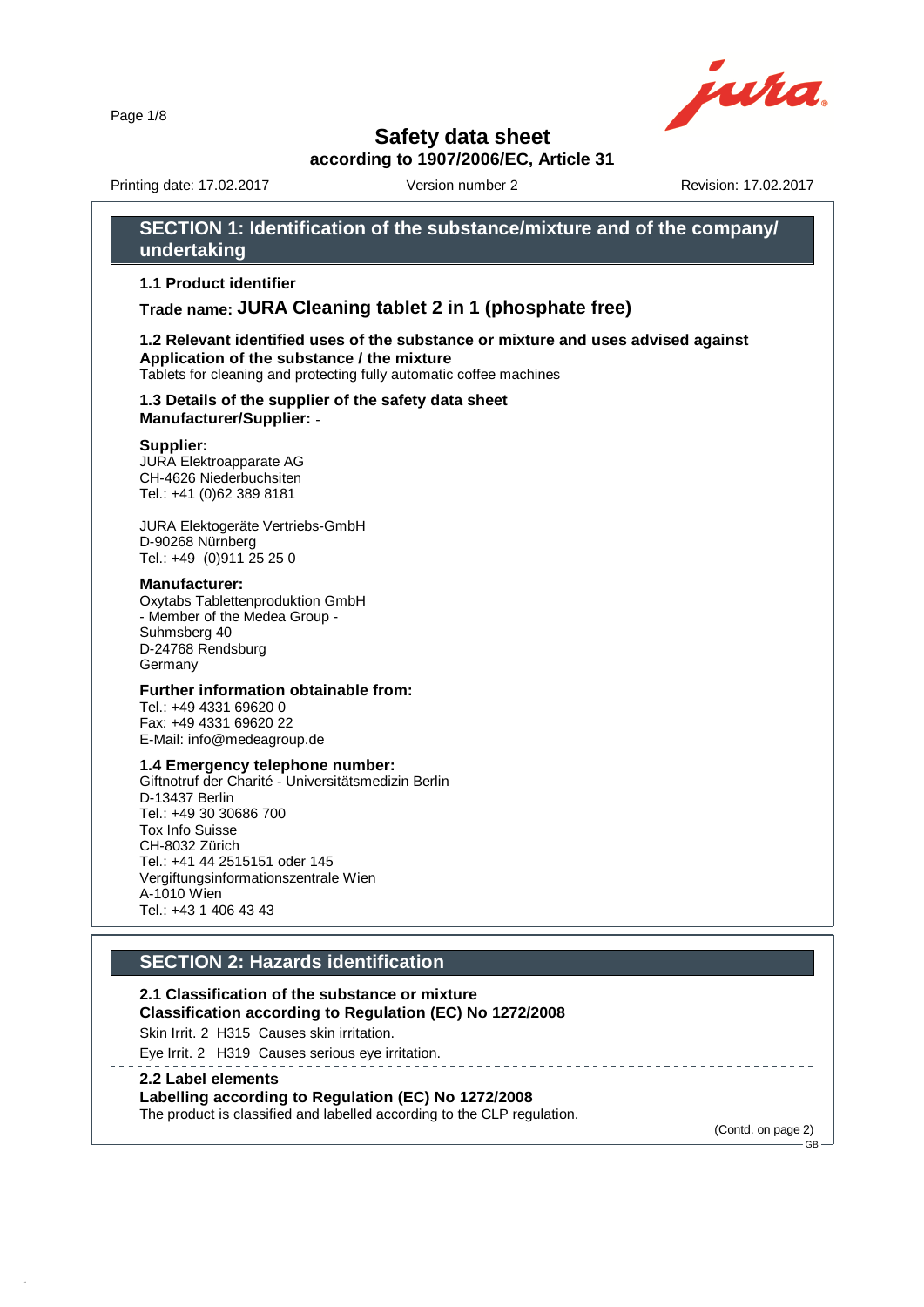Page 2/8



## **Safety data sheet**

**according to 1907/2006/EC, Article 31**

Printing date: 17.02.2017 Version number 2 Revision: 17.02.2017

## **Trade name: JURA Cleaning tablet 2 in 1 (phosphate free)**

(Contd. of page 1) **Hazard pictograms** GHS07 **Signal word** Warning **Hazard statements** H315 Causes skin irritation. H319 Causes serious eye irritation. **Precautionary statements** P102 Keep out of reach of children.<br>P264 Wash hands thoroughly after Wash hands thoroughly after handling. P305+P351+P338 IF IN EYES: Rinse cautiously with water for several minutes. Remove contact lenses, if present and easy to do. Continue rinsing. P332+P313 If skin irritation occurs: Get medical advice/attention.<br>P337+P313 If eve irritation persists: Get medical advice/attention. If eye irritation persists: Get medical advice/attention. **2.3 Other hazards Results of PBT and vPvB assessment PBT:** Not applicable. **vPvB:** Not applicable.

## \* **SECTION 3: Composition/information on ingredients**

#### **3.2 Chemical characterisation: Mixtures**

**Description:** Mixture of substances listed below with nonhazardous additions.

#### **Dangerous components:** CAS: 497-19-8 EINECS: 207-838-8 Reg.nr.: 01-2119485498-19-xxxx sodium carbonate Eye Irrit. 2, H319 25-50% CAS: 15630-89-4 EINECS: 239-707-6 Reg.nr.: 01-2119457268-30-xxxx sodium percarbonate Ox. Sol. 3, H272; Eye Dam. 1, H318; Acute Tox. 4, H302 10-<25% CAS: 151-21-3 EINECS: 205-788-1 Reg.nr.: 01-2119489461-32-xxxx sodium dodecyl sulphate Flam. Sol. 1, H228; Eye Dam. 1, H318; Acute Tox. 4, H302; Acute Tox. 4, H332; Skin Irrit. 2, H315; STOT SE 3, H335; Aquatic Chronic 3, H412  $2.5 - 10\%$

#### **Specific concentration limits**

Sodium percarbonate CAS 15630-89-4: Eye Dam. 1: > 25 %; Eye Irrit. 2: ≥ 7.5 - < 25 % Sodium dodecyl sulphate CAS 151-21-3: Eye Dam. 1: ≥ 20 %; Eye Irrit. 2: ≥ 10 - < 20 %. **Regulation (EC) No 648/2004 on detergents / Labelling for contents** oxygen-based bleaching agents 5-15 %

anionic surfactants 5-15 %

44.0

**Additional information:** For the wording of the listed hazard phrases refer to section 16.

## **SECTION 4: First aid measures**

### **4.1 Description of first aid measures**

**General information:** No special measures required.

(Contd. on page 3)

GB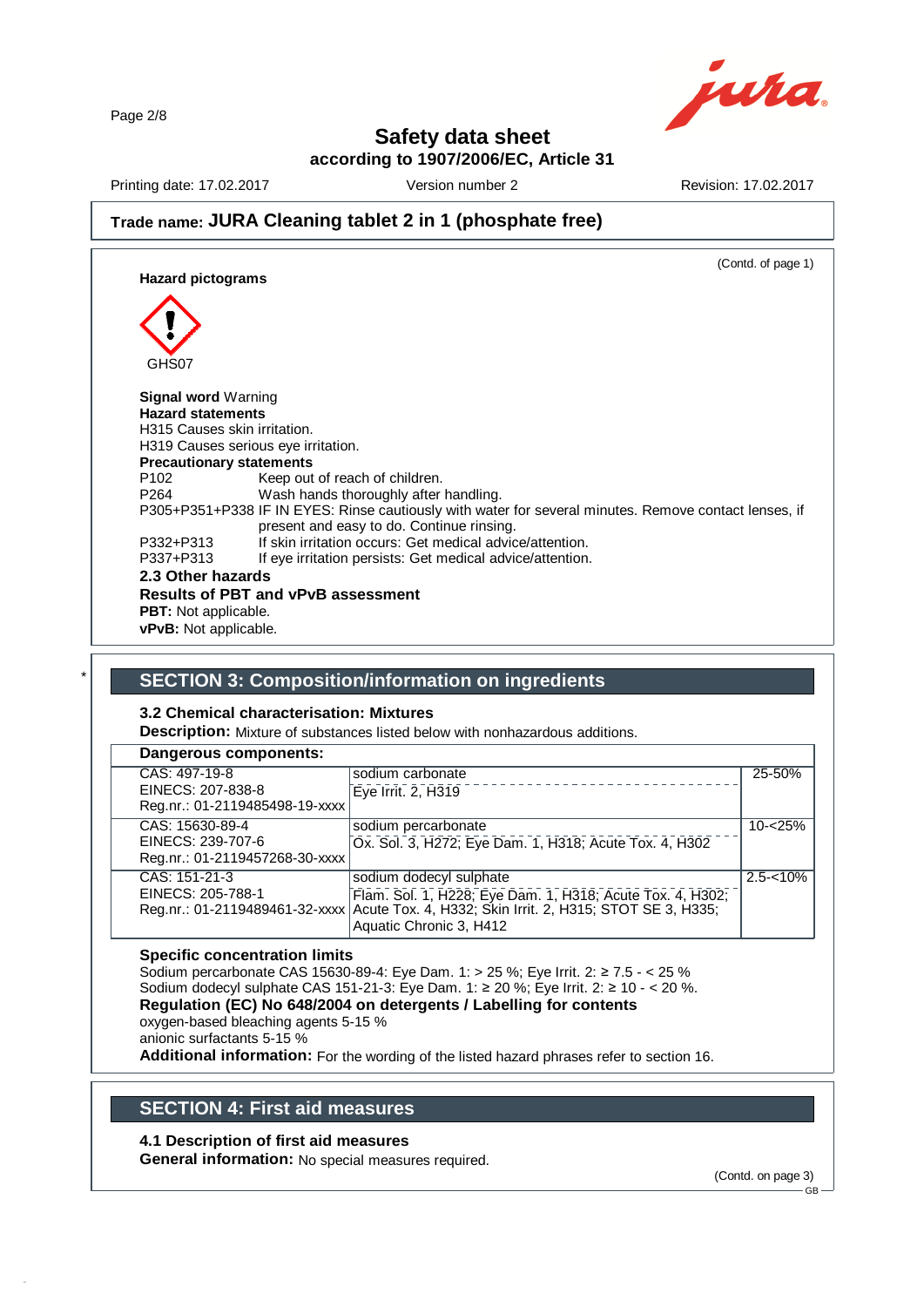Page 3/8



## **Safety data sheet**

**according to 1907/2006/EC, Article 31**

Printing date: 17.02.2017 **Version number 2** Revision: 17.02.2017

(Contd. of page 2)

## **Trade name: JURA Cleaning tablet 2 in 1 (phosphate free)**

**After inhalation:** Supply fresh air. **After skin contact:** Immediately rinse with water. **After eye contact:** Rinse opened eye for several minutes under running water. Then consult a doctor. **After swallowing:** Rinse out mouth and then drink plenty of water. Do not induce vomiting. If symptoms persist consult doctor. **4.2 Most important symptoms and effects, both acute and delayed** No further relevant information available. **4.3 Indication of any immediate medical attention and special treatment needed** No further relevant information available.

## **SECTION 5: Firefighting measures**

#### **5.1 Extinguishing media**

#### **Suitable extinguishing agents:**

CO2, powder or water spray. Fight larger fires with water spray. Product itself does not burn.

Use fire extinguishing methods suitable to surrounding conditions.

**5.2 Special hazards arising from the substance or mixture**

No further relevant information available.

**5.3 Advice for firefighters**

**Protective equipment:** Mouth respiratory protective device.

## **SECTION 6: Accidental release measures**

### **6.1 Personal precautions, protective equipment and emergency procedures**

Avoid formation of dust.

Avoid contact with the eyes and skin.

**6.2 Environmental precautions:** Do not allow to enter sewers/ surface or ground water.

### **6.3 Methods and material for containment and cleaning up:**

Pick up mechanically.

44.0

Dispose of the material collected according to regulations.

Wash residues with water.

#### **6.4 Reference to other sections**

See Section 7 for information on safe handling.

See Section 8 for information on personal protection equipment.

See Section 13 for disposal information.

## \* **SECTION 7: Handling and storage**

**7.1 Precautions for safe handling** No special precautions are necessary if used correctly. **Information about fire and explosion protection:** No special measures required.

**7.2 Conditions for safe storage, including any incompatibilities Storage:**

**Requirements to be met by storerooms and receptacles:** Store only in the original receptacle. **Information about storage in one common storage facility:** Not required. **Further information about storage conditions:** Protect from humidity and water.

(Contd. on page 4)

GB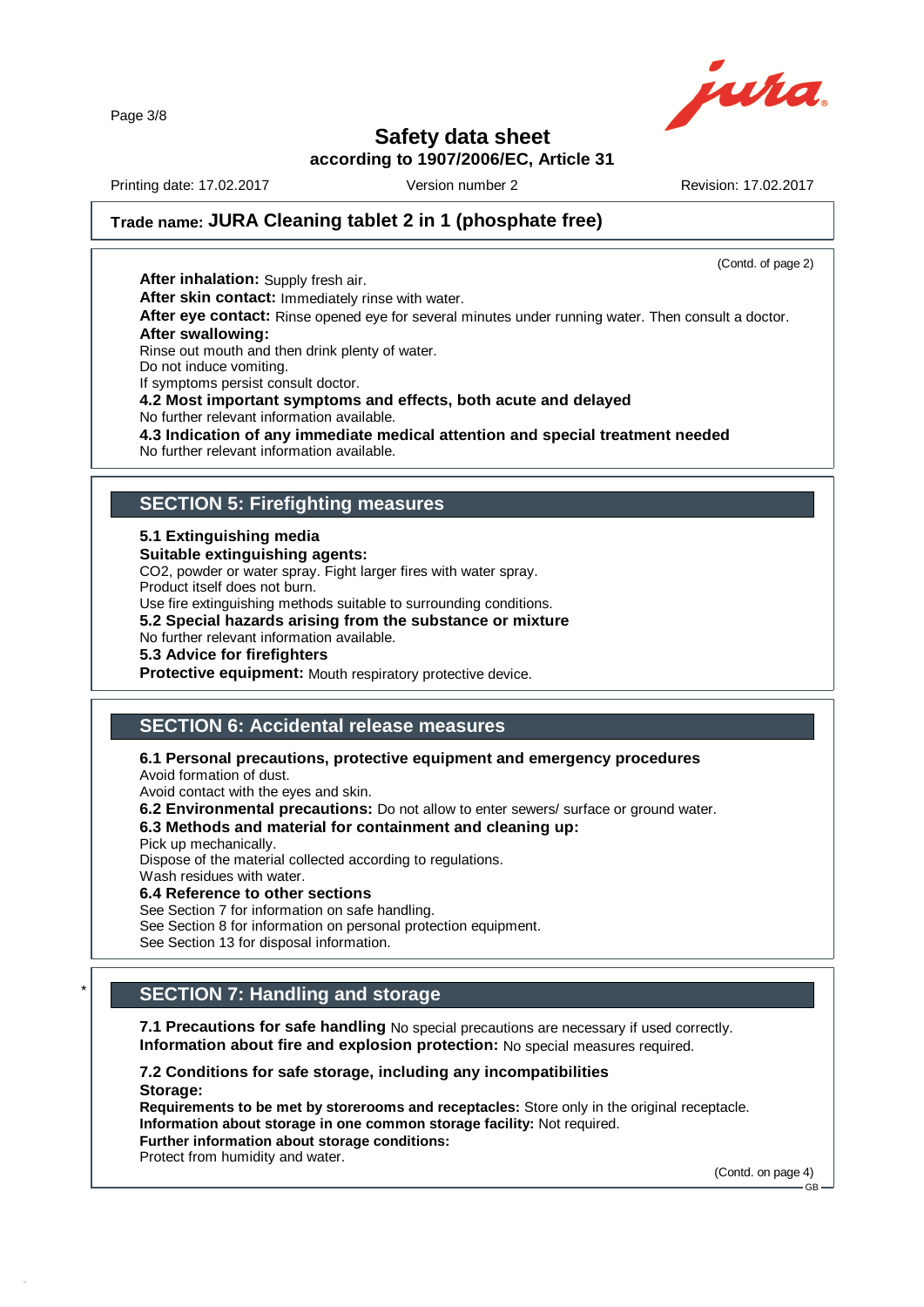Page 4/8



## **Safety data sheet**

**according to 1907/2006/EC, Article 31**

Printing date: 17.02.2017 Version number 2 Revision: 17.02.2017

(Contd. of page 3)

GB

## **Trade name: JURA Cleaning tablet 2 in 1 (phosphate free)**

Keep container tightly sealed. Temperature: not permanently above 50 °C. Air humidity: not above 50 %, if possible. Temperature changes: not relevant.

**7.3 Specific end use(s)** No further relevant information available.

### **SECTION 8: Exposure controls/personal protection**

**Additional information about design of technical facilities:** No further data; see item 7.

#### **8.1 Control parameters**

**Ingredients with limit values that require monitoring at the workplace:**

The product does not contain any relevant quantities of materials with critical values that have to be monitored at the workplace.

**Additional information:** The lists valid during the making were used as basis.

#### **8.2 Exposure controls**

**Personal protective equipment:**

**General protective and hygienic measures:**

Keep away from foodstuffs, beverages and feed.

Immediately remove all soiled and contaminated clothing.

Wash hands before breaks and at the end of work.

Avoid contact with the eyes and skin.

**Respiratory protection:** Not required. **Protection of hands:** Protective gloves

## **Material of gloves**

Nitrile rubber, NBR

44.0

Recommended thickness of the material:  $\geq 0.11$  mm

The selection of the suitable gloves does not only depend on the material, but also on further marks of quality and varies from manufacturer to manufacturer.

#### **Penetration time of glove material**

The exact break through time has to be found out by the manufacturer of the protective gloves and has to be observed.

**Eye protection:** Wear tightly sealed safety glasses when handling the solution.

**Body protection:** Protective work clothing

| 9.1 Information on basic physical and chemical properties<br><b>General Information</b> |                 |  |
|-----------------------------------------------------------------------------------------|-----------------|--|
| Appearance:                                                                             |                 |  |
| Form:                                                                                   | Tablets         |  |
| Colour:                                                                                 | white, blue     |  |
| Odour:                                                                                  | Characteristic  |  |
| <b>Odour threshold:</b>                                                                 | Not determined. |  |
| pH-value:                                                                               | Not applicable. |  |
| <b>Change in condition</b>                                                              |                 |  |
| <b>Melting point/freezing point:</b>                                                    | Not determined. |  |
| Initial boiling point and boiling range:                                                | Not determined. |  |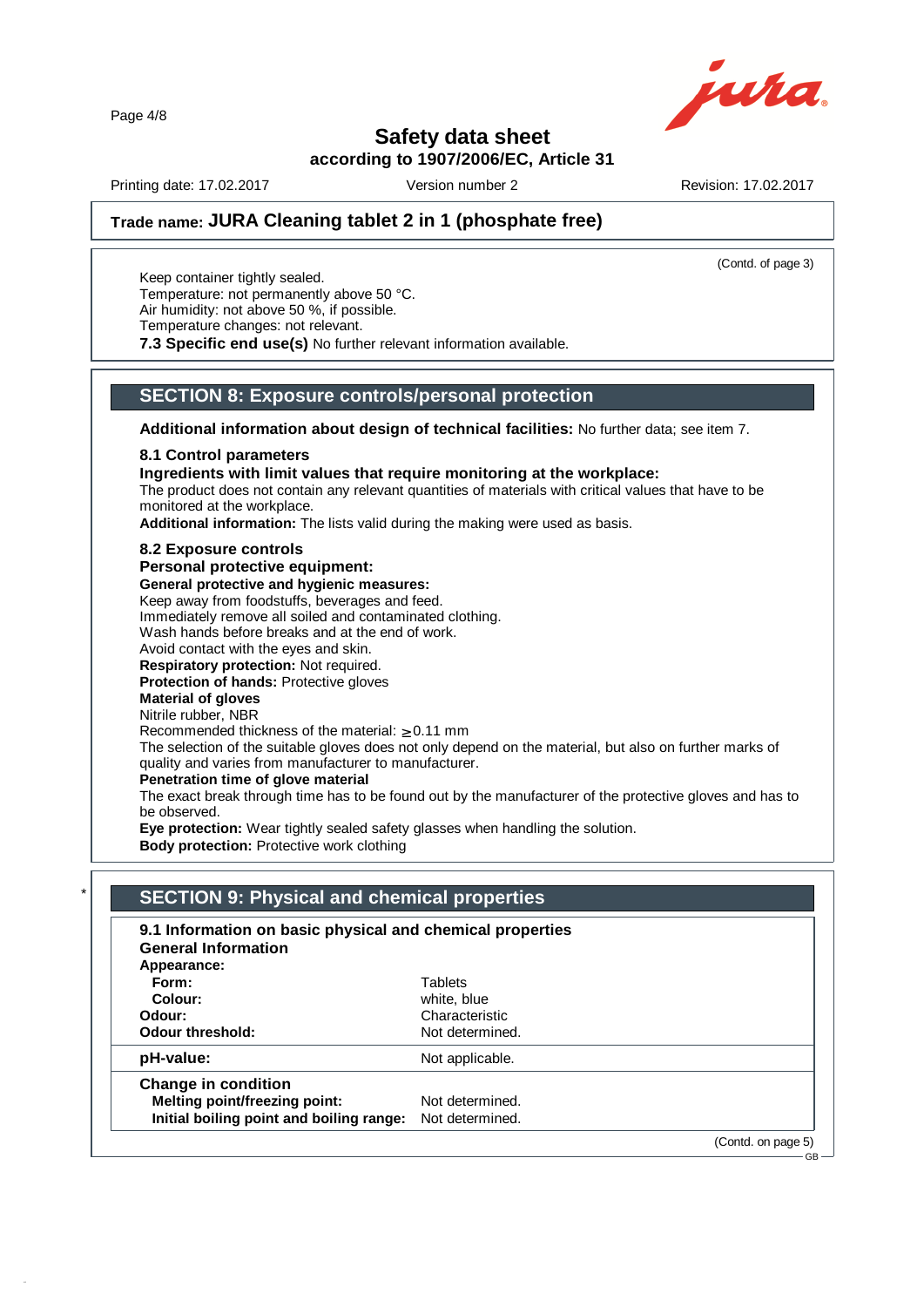Page 5/8



**Safety data sheet**

**according to 1907/2006/EC, Article 31**

Printing date: 17.02.2017 Version number 2 Revision: 17.02.2017

## **Trade name: JURA Cleaning tablet 2 in 1 (phosphate free)**

|                                                         | (Contd. of page 4)                            |
|---------------------------------------------------------|-----------------------------------------------|
| <b>Flash point:</b>                                     | Not applicable.                               |
| Flammability (solid, gas):                              | Not determined.                               |
| Ignition temperature:                                   | Not determined.                               |
| <b>Decomposition temperature:</b>                       | Not determined.                               |
| Auto-ignition temperature:                              | Product is not selfigniting.                  |
| <b>Explosive properties:</b>                            | Product does not present an explosion hazard. |
| <b>Explosion limits:</b>                                |                                               |
| Lower:                                                  | Not determined.                               |
| Upper:                                                  | Not determined.                               |
| Vapour pressure:                                        | Not applicable.                               |
| Density:                                                | Not determined.                               |
| <b>Relative density</b>                                 | Not determined.                               |
| <b>Vapour density</b>                                   | Not applicable.                               |
| <b>Evaporation rate</b>                                 | Not applicable.                               |
| Solubility in / Miscibility with                        |                                               |
| water:                                                  | Easily soluble.                               |
| Partition coefficient: n-octanol/water: Not determined. |                                               |
| <b>Viscosity:</b>                                       |                                               |
| Dynamic:                                                | Not applicable.                               |
| Kinematic:                                              | Not applicable.                               |
| Solvent content:                                        |                                               |
| Organic solvents:                                       | 0.0%                                          |
| VOC (EC)                                                | 0.00%                                         |
| <b>Solids content:</b>                                  | 100.0%                                        |
| 9.2 Other information                                   | No further relevant information available.    |

### **SECTION 10: Stability and reactivity**

**10.1 Reactivity** No further relevant information available.

**10.2 Chemical stability** Stable if stored according to specifications.

**Thermal decomposition / conditions to be avoided:**

No decomposition if used according to specifications.

**10.3 Possibility of hazardous reactions** No dangerous reactions known.

**10.4 Conditions to avoid** No further relevant information available.

**10.5 Incompatible materials:** No further relevant information available.

**10.6 Hazardous decomposition products:** No dangerous decomposition products known.

## \* **SECTION 11: Toxicological information**

**11.1 Information on toxicological effects**

44.0

**Acute toxicity** Based on available data, the classification criteria are not met.

(Contd. on page 6) GB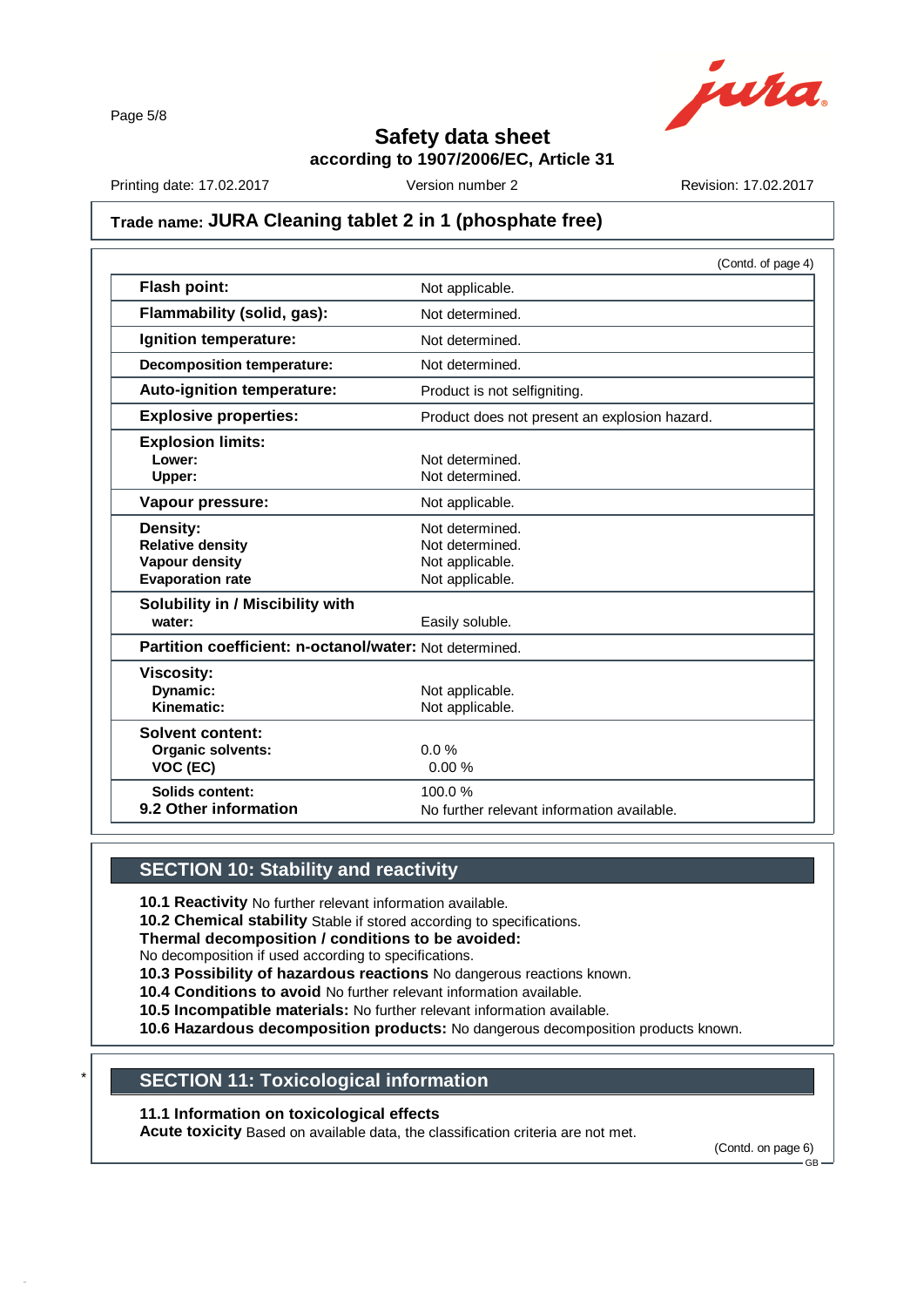Page 6/8



## **Safety data sheet**

**according to 1907/2006/EC, Article 31**

Printing date: 17.02.2017 Version number 2 Revision: 17.02.2017

## **Trade name: JURA Cleaning tablet 2 in 1 (phosphate free)**

|                                                  |                                  | <b>ATE (Acute Toxicity Estimates)</b>                                                                                                                                             |
|--------------------------------------------------|----------------------------------|-----------------------------------------------------------------------------------------------------------------------------------------------------------------------------------|
| Oral                                             | LD50                             | 3442 mg/kg (rat)                                                                                                                                                                  |
| Dermal                                           | LD50                             | 97087 mg/kg (rabbit)                                                                                                                                                              |
|                                                  |                                  | Inhalative $LC50/4 h$ 16.4 mg/l                                                                                                                                                   |
|                                                  | <b>Primary irritant effect:</b>  |                                                                                                                                                                                   |
|                                                  | <b>Skin corrosion/irritation</b> |                                                                                                                                                                                   |
|                                                  | Causes skin irritation.          |                                                                                                                                                                                   |
|                                                  | Causes serious eye irritation.   | Serious eye damage/irritation                                                                                                                                                     |
|                                                  |                                  | Respiratory or skin sensitisation Based on available data, the classification criteria are not met.                                                                               |
|                                                  |                                  | CMR effects (carcinogenity, mutagenicity and toxicity for reproduction)                                                                                                           |
|                                                  |                                  | Germ cell mutagenicity Based on available data, the classification criteria are not met.                                                                                          |
|                                                  |                                  |                                                                                                                                                                                   |
|                                                  |                                  |                                                                                                                                                                                   |
|                                                  |                                  | Carcinogenicity Based on available data, the classification criteria are not met.                                                                                                 |
|                                                  |                                  | Reproductive toxicity Based on available data, the classification criteria are not met.<br>STOT-single exposure Based on available data, the classification criteria are not met. |
|                                                  |                                  | STOT-repeated exposure Based on available data, the classification criteria are not met.                                                                                          |
|                                                  |                                  | Aspiration hazard Based on available data, the classification criteria are not met.                                                                                               |
|                                                  |                                  |                                                                                                                                                                                   |
|                                                  |                                  |                                                                                                                                                                                   |
|                                                  |                                  | <b>SECTION 12: Ecological information</b>                                                                                                                                         |
|                                                  |                                  |                                                                                                                                                                                   |
| <b>12.1 Toxicity</b><br><b>Aquatic toxicity:</b> |                                  |                                                                                                                                                                                   |
|                                                  |                                  | 15630-89-4 sodium percarbonate                                                                                                                                                    |
|                                                  |                                  | LC50/96h 70.7 mg/l (Pimephales promelas)                                                                                                                                          |
|                                                  |                                  | EC50/48h   4.9 mg/l (Daphnia pulex)                                                                                                                                               |
|                                                  |                                  | 151-21-3 sodium dodecyl sulphate                                                                                                                                                  |
|                                                  |                                  | LC50/96h   > 10-100 mg/l (Pimephales promelas)                                                                                                                                    |

**497-19-8 sodium carbonate**

EC50/96h 300 mg/l (Lepomis macrochirus)

**12.2 Persistence and degradability** The contained surfactants are easily biodegradable.

**12.3 Bioaccumulative potential** No further relevant information available.

**12.4 Mobility in soil** No further relevant information available.

**Additional ecological information:**

**General notes:**

44.0

Water hazard class 2 (German Regulation) (Self-assessment): hazardous for water

Do not allow product to reach ground water, water course or sewage system.

**12.5 Results of PBT and vPvB assessment**

**PBT:** Not applicable.

**vPvB:** Not applicable.

**12.6 Other adverse effects** No further relevant information available.

(Contd. on page 7)

 $GB \rightarrow$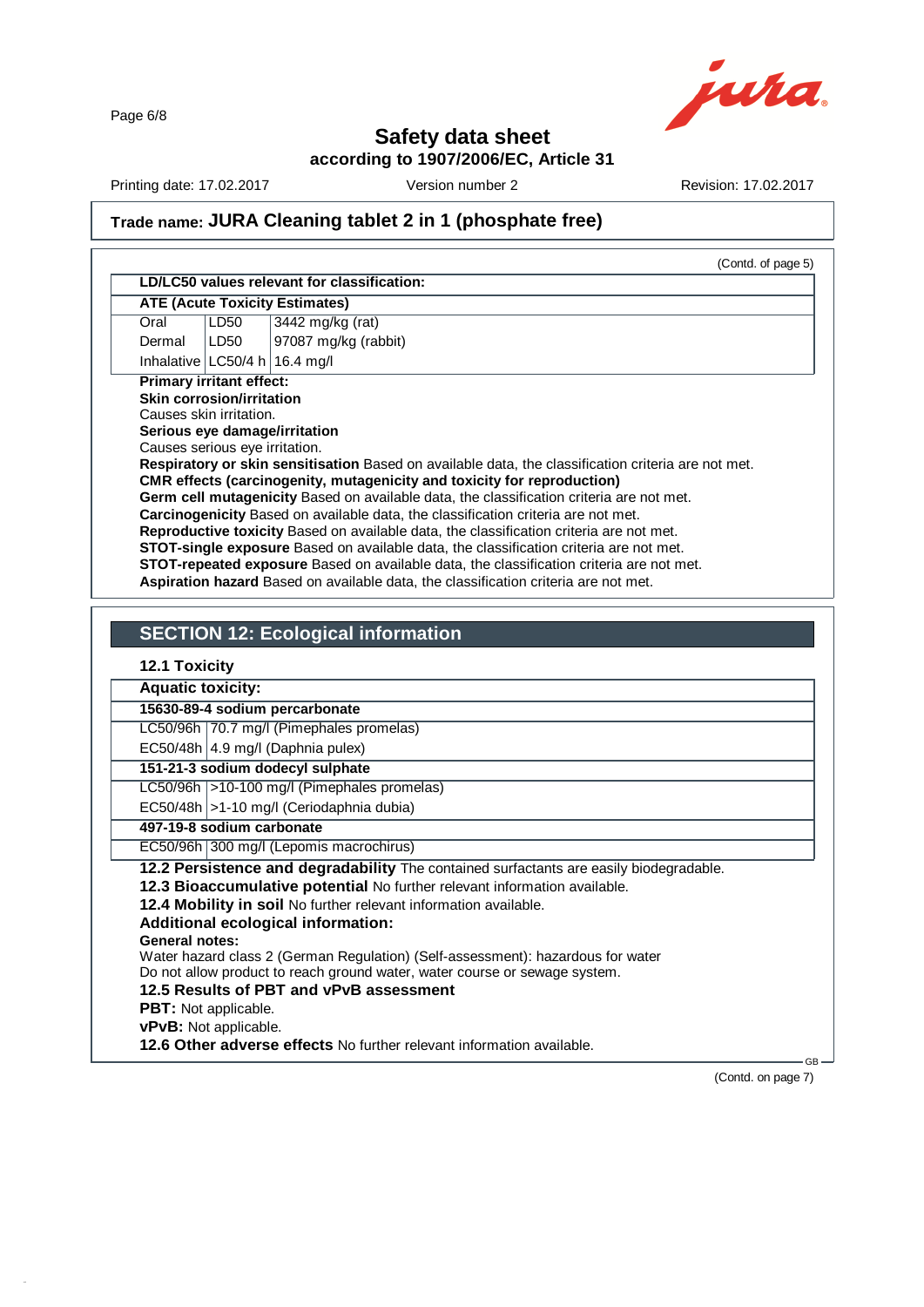Page 7/8



## **Safety data sheet**

**according to 1907/2006/EC, Article 31**

Printing date: 17.02.2017 Version number 2 Revision: 17.02.2017

## **Trade name: JURA Cleaning tablet 2 in 1 (phosphate free)**

(Contd. of page 6)

### **SECTION 13: Disposal considerations**

#### **13.1 Waste treatment methods Recommendation**

Must not be disposed together with household garbage. Do not allow product to reach sewage system.

#### **Uncleaned packaging:**

**Recommendation:** Non contaminated packagings may be recycled.

| <b>SECTION 14: Transport information</b>                                                      |                 |  |
|-----------------------------------------------------------------------------------------------|-----------------|--|
| 14.1 UN-Number<br>ADR, ADN, IMDG, IATA                                                        | not regulated   |  |
| 14.2 UN proper shipping name<br>ADR, ADN, IMDG, IATA                                          | not regulated   |  |
| 14.3 Transport hazard class(es)                                                               |                 |  |
| ADR, ADN, IMDG, IATA<br><b>Class</b>                                                          | not regulated   |  |
| 14.4 Packing group<br>ADR, IMDG, IATA                                                         | not regulated   |  |
| <b>14.5 Environmental hazards:</b><br><b>Marine pollutant:</b>                                | No.             |  |
| 14.6 Special precautions for user                                                             | Not applicable. |  |
| 14.7 Transport in bulk according to Annex II<br>of Marpol and the IBC Code<br>Not applicable. |                 |  |
| <b>UN "Model Regulation":</b>                                                                 | not regulated   |  |

### **SECTION 15: Regulatory information**

**15.1 Safety, health and environmental regulations/legislation specific for the substance or mixture**

**Labelling according to Regulation (EC) No 1272/2008** GHS label elements

**Directive 2012/18/EU**

**Named dangerous substances - ANNEX I** None of the ingredients is listed.

#### **National regulations:**

44.0

The product is subject to be labeled according to the prevailing version of the regulations on hazardous substances.

**15.2 Chemical safety assessment:** A Chemical Safety Assessment has not been carried out.

### \* **SECTION 16: Other information**

This information is based on our present knowledge. However, this shall not constitute a guarantee for any specific product features and shall not establish a legally valid contractual relationship.

(Contd. on page 8) GB